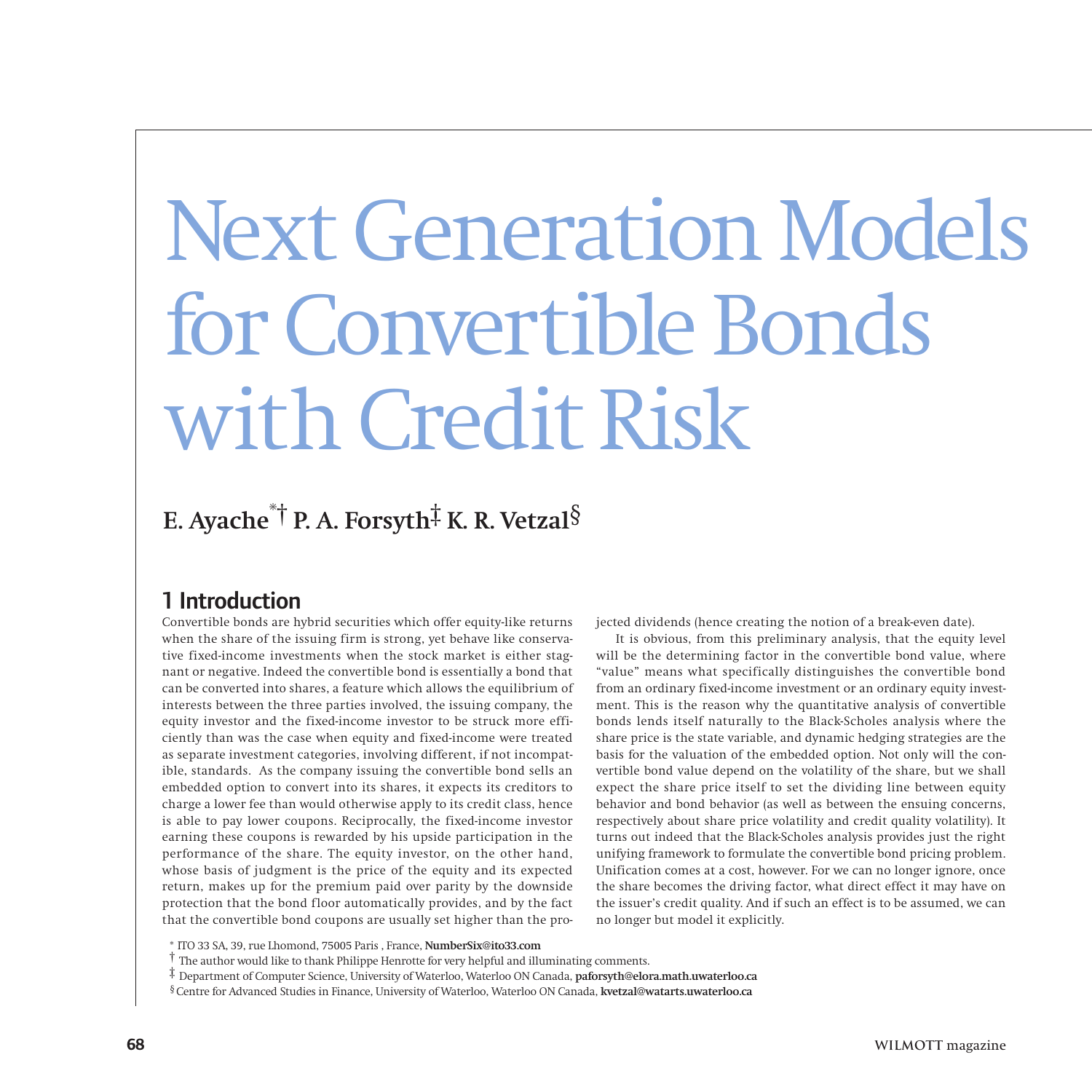## 2 Credit spread and the fixed-income logic

The quantitative measure of credit quality has traditionally been the credit spread. Risky bonds are priced by the market at a discount to sovereign debt, and the price difference, when expressed in terms of the excess in the implied yield, is the credit spread. Bonds maturing at different dates can imply different credit spreads, hence creating credit spread term structure. When the bonds are zero coupons, the term structure of credit spread is equivalent to giving the whole array of risky discount factors, etc. So credit spread is really a notion from fixed-income analysis, and for that reason quite foreign to a framework such as Black-Scholes, where the state variable is the underlying share. As long as bond pricing was the sole concern, all that the fixed-income analyst needed was the spot yield curve and the spot credit spread curve. The necessity of modeling stochastic credit spread, however, became evident with the emergence of credit derivatives. But when the derivative payoff did not specifically depend on the credit spread (for instance options on corporate bonds), a risky yield curve model could still be developed along the lines of the traditional yield curve models (Hull and White, Black Derman Toy, Heath Jarrow Morton), in such a way that the changes of credit spread curve and the changes of risk-free yield curve would indistinguishably be captured by the overall changes of the risky yield curve. Only when credit spread changes had to be separately modeled did the need arise to identify the real "physical" variable underlying these changes, the instantaneous probability of default of the issuer (assuming a deterministic recovery rate). Just as the instantaneous interest rate is the state variable driving the basic yield curve models (e.g. Hull and White), the instantaneous probability of default, or hazard rate, drives the stochastic credit spread models. One writes directly the stochastic process followed by the hazard rate (possibly with a time dependent drift in order to match a given spot credit spread curve) and generates different prices for risky zero coupon bonds in different states of the world, in other words, different credit spread curves.

## 3 Credit spread and the convertible bond

The relation between the convertible bond and the credit spread seemed at first to arise only from the "bond character" of the convertible. The embedded equity option would be priced in the Black-Scholes framework alright, where discounting takes place at the risk-free interest rate, but the presence of a fixed-income part of course implied that "something" had to be discounted under a risky curve, if only to be consistent with the fixed-income analysis of the issuer's debt. The difficulty, however, was that bond component and equity component were not readily separable. On the contrary, we saw that the convertible bond could very well display a mixed behavior, now like equity, now like bond, depending on the share level. This is why the question "How exactly to apply the credit spread in the convertible bond pricing tree,

and how to link that to share price?" became the central problem in convertible bond valuation.

One early attempt interpreted the mixed behavior of the convertible bond in probabilistic terms (Goldman, 1994). It is only with *some probability*, so the argument went, that the convertible bond would end up like equity or end up like pure bond, and that probability was identified with the probability of conversion. Ignoring what distortions might arise from other embedded options, such as the issuer's call or the holder's put, the suggestion was to discount the value of the convertible bond, at nodes of the pricing tree, with a weighted average of the forward instantaneous risk-free interest rate and the forward instantaneous risky rate. The delta of the convertible bond, now identified with the probability of conversion, would determine this weighting. While this approach certainly fulfilled the wish that the convertible bond be treated as equity when most likely to behave like equity, and as bond when most likely to behave like bond, it certainly did not explain the financial-theoretic meaning of the mixed discounting. Perhaps it can be argued, in a global CAPM framework, that some future cash flow ought to be discounted with some exotic mixture of some given discount rates. The problem is, no sense can be made of a situation where the mixing takes place *locally*, and the weighting varies from one state of the world to the other.

More recently, another approach (Tsiveriotis & Fernandes 1998) thought better to interpret the mixed behavior of the convertible in *actuality* rather than *potentiality*. If the convertible bond is really a combination of a bond and an equity option, why not actually treat it like one, and split it into two components, one to be discounted risk-free and the other risky? When there is involved the possibility of early call or early put, however, the two discounting procedures cannot take place completely separately, so what T&F have proposed is to throw into the bond component whatever value accrues from the issuer's liability (either promised or contingent cash flows), and into the equity component whatever value accrues from the holder's contingent claim to convert into the issuer's share or from the issuer's *own* contingent claim (the idea being that the issuer could always deliver his shares, default or no default, and that he would not exercise his option to call back the convertible in case of default or shortage of cash). The two components are priced as two distinct assets. The equity component has the equity or nothing payoff as termination value, and the bond component (or the cash-only component, as T&F labeled it) the cash or nothing payoff. The two backward recursions are then coupled through the following algorithm. In case the convertible bond checks for early conversion—or early call– in a certain state of the world, the equity component is set equal to conversion value—or early redemption value—in that state, while the cash-only component is set to zero; alternatively if the convertible bond checks for early put, the cash-only component is set equal to the put strike and the equity component is set equal to zero. The cash-only component, on the other hand, earns the coupons in all states of the world.

It is interesting to note the circularity, or self-reference, that is inherent in both approaches. The value of the convertible bond crucially

 $\,>$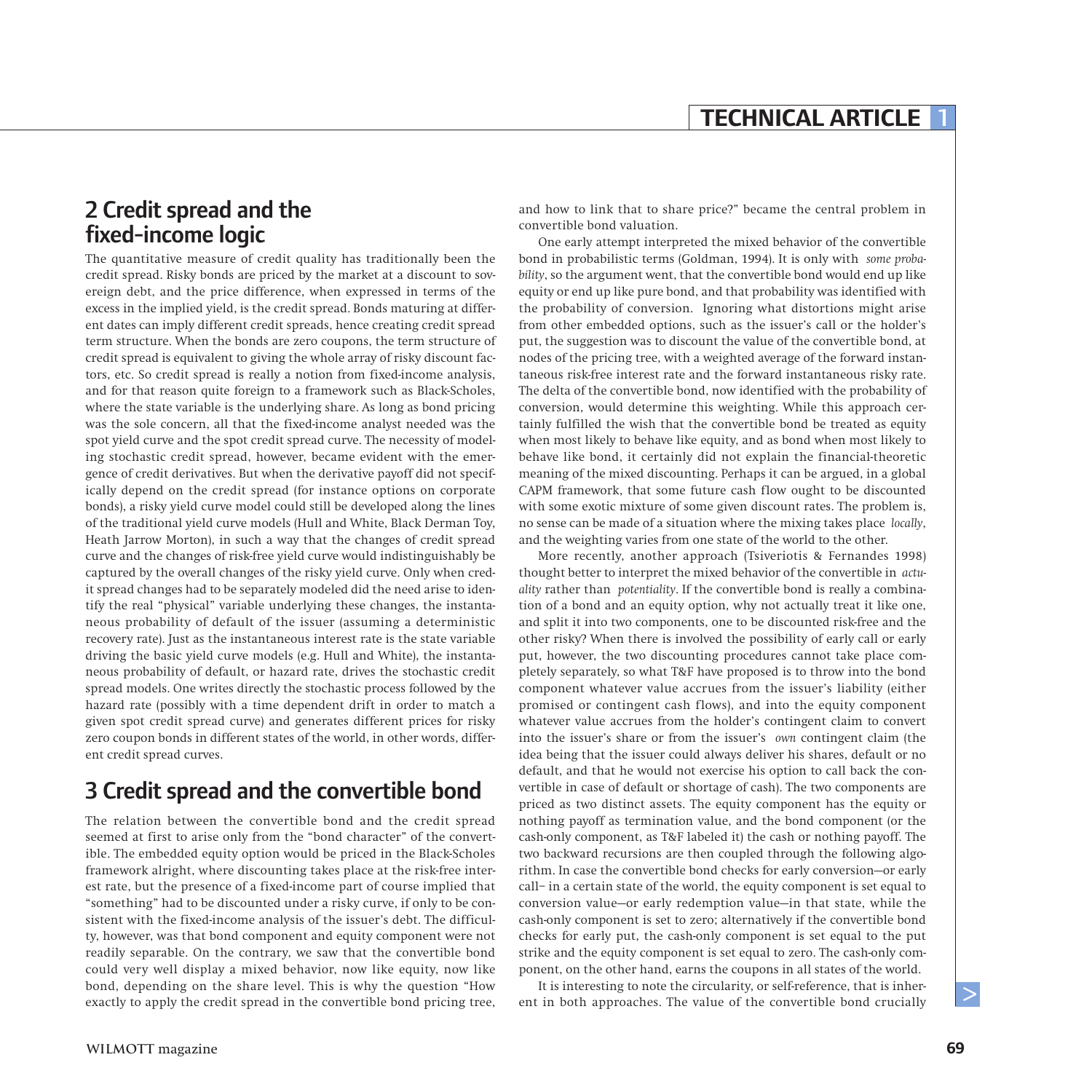depends on the proportion in which the credit spread is applied to it, yet this proportion ultimately depends on the convertible bond itself. In the first approach the proportion is determined by the delta which is itself a derivative of the convertible bond value, and in the second, the proportion is determined by the value of the cash-only component relative to the equity component, which in turn depends on the particular constraint that the convertible bond as a whole checks, the conversion constraint, the call constraint or the put constraint. Mathematically, this translates into non-linearity. This is the reflection of the fact that the risky component of the convertible, which is the value that the holder is liable to lose in case of default—and which, by the same token, he will argue he is entitled to recover a fraction of when the assets of the defaulted company are liquidated —, depends on the optimal behavior of the holder himself<sup>1</sup>. While the recovery entitlement of the holder of a straight bond is a straightforward fraction of the present value of the bond, the holder of an option-embedded bond, such as the convertible bond, will typically want to recover more, for he will invoke what contingent rights he was holding on top of the fixed ones. And this notably depends on his optimal exercise or conversion policy in case of no default.

## 4 The missing story of default

However, this whole explanation in terms of loss and recovery in case of default is totally missing from the T&F paper. As a matter of fact, the problem with the T&F approach is that it falls one step short of telling the whole story about the convertible bond under default risk. While it certainly proposes an *actual* splitting of the convertible bond into two distinct components, and reproduces its desired extreme behaviors (pure bond, pure equity) at the extremes of the share price range, it does not say what actually *happens* to the convertible bond in case of default. And default can take place anywhere between those two extremes. T&F's line of argument is simply to identify the cash-only component (why not through a complex procedure involving two pricing PDEs and their local coupling), then to uncontroversially apply to it the credit spread, in the old fixed-income logic.

A few paragraphs back, we argued that if one wishes to model the actual default process and not just describe its phenomenological consequence, the credit spread, one has to get hold of the real physical variable underlying it, the hazard rate. All the more so when a pricing framework, such as Black-Scholes, already imposes on us a reduction in terms of state variables. Now it certainly makes sense to choose a credit spread of some given finite maturity, say one year, as state variable, and develop a stochastic model for credit quality in the same vein as the so-called "market models" of interest rates. Furthermore, one can assume some explicit correlation between the share process and the credit spread process and complete the program that we have announced earlier, of explicitly modeling the effect of the issuer's share on his credit quality. The T&F approach would generalize to this framework, the tree of the

cash-only component would become two-dimensional and discounting would take place under local credit spread. However, this would still not answer the question why the cash-only component has to be discounted with credit spread in the first place, any better than just the postulation that it somehow condenses the issuer's liability and that credit spread should mimetically apply to it.

To our eyes, a model that relies on surface resemblance and no real explanatory argument is not a satisfactory model. Lying at the crux of the T&F model is the proposition that the equity component and the cash-only component are two identifiable, if hypothetical, contingent claims, hence should follow the Black-Scholes PDE, the one with risk-free discounting and the other with risky discounting. Now the Black-Scholes PDE is not just a pricing black box. It relies on "physical" first principles which are the continuous hedge and the no-arbitrage argument. The causal explanation of the Black-Scholes PDE is the precise elaboration of *that which happens* to the hedge portfolio over the infinitesimal time increment *dt*. On the other hand, given that the whole idea of the T&F splitting is to model the split behavior of the convertible bond under default risk, then why not go all the way, and try to spell out exactly what can happen to the convertible bond in the eventuality of default? For the convertible bond is the real contingent claim after all. T&F's progress relative to the Goldman paper was that they took the step from *probabilistically* mixing two distinct credit stories that are likely to happen to the same instrument, to *actually* decomposing that instrument into two distinct credit entities. So what we are now urging is that the credit story really be told about those two credit entities.

## 5 The story of default told at last

"What can happen in case of default" is a question hinging *directly* on the probability of default. It imposes the instantaneous probability of default, rather than *effects* thereof such as the credit spread, as the original cause — or true explanatory variable. The extension to the case of the convertible bond under credit risk, not of the Black-Scholes PDE, but of *the line of reasoning* underlying the Black-Scholes PDE, would then run as follows.

Calling p the instantaneous probability of default (or the intensity of the Poisson default process), what "infinitesimally" happens to the composite portfolio, convertible bond and dynamic hedge, under default risk is:

a) with probability 1–pdt: no default. The usual Black-Scholes continuous hedge argument applies, the holdings in the underlying share are chosen is such way that the hedge portfolio is immune to market risk over the time increment dt, and infinitesimal P&L can be written as (assuming no dividends for simplicity):

$$
\delta \Pi = \left( \frac{\partial V}{\partial t} + \frac{1}{2} \sigma^2 S^2 \frac{\partial^2 V}{\partial S^2} \right) dt
$$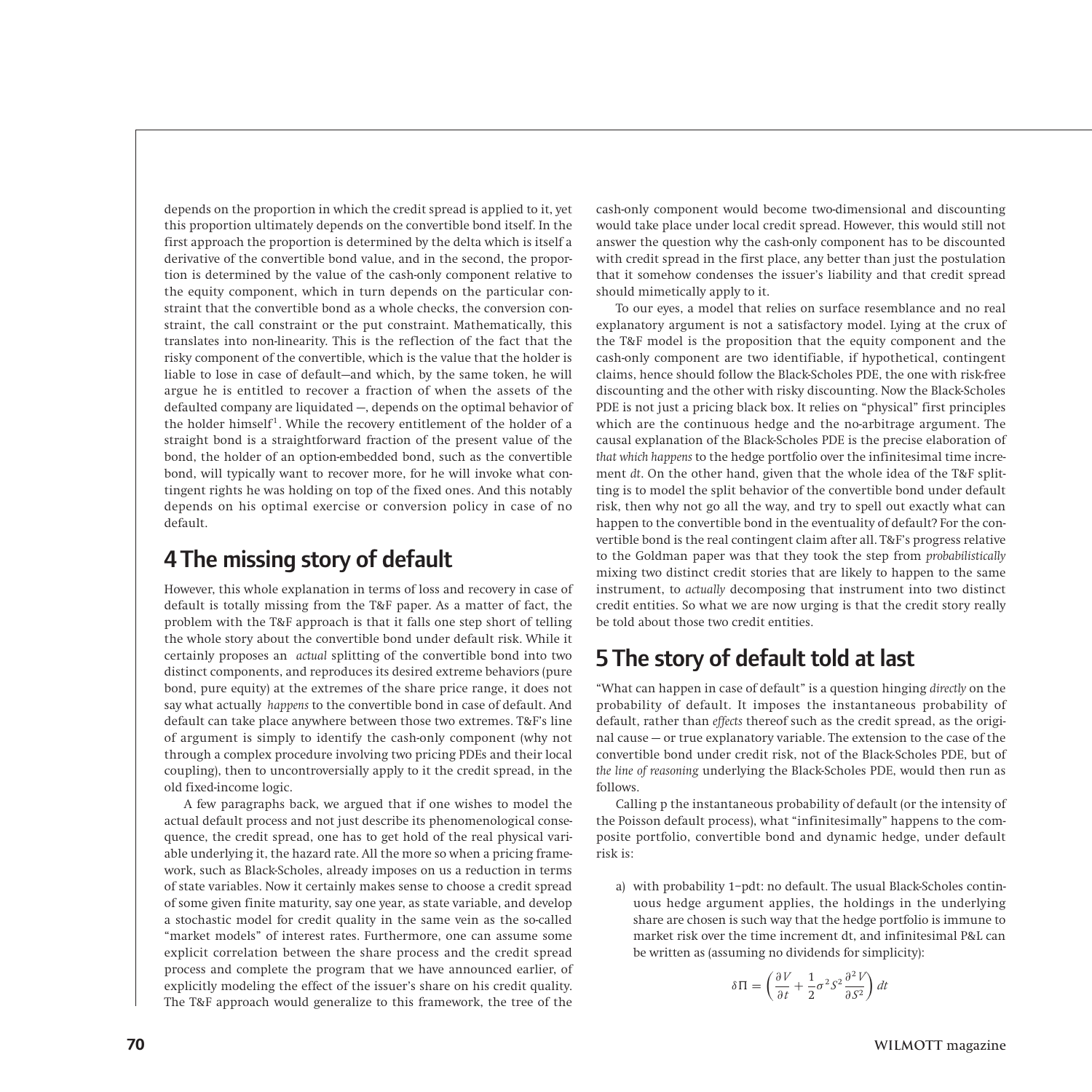b) with probability pdt: default. The infinitesimal P&L is literally swamped by the loss of the defaultable fraction *X*:

 $\delta \Pi = -X$ 

The expected P&L is then expressed as follows, neglecting second order terms:

$$
E(\delta \Pi) = \left(\frac{\partial V}{\partial t} + \frac{1}{2}\sigma^2 S^2 \frac{\partial^2 V}{\partial S^2} - pX\right) dt
$$

If we now assume that the probability of default is given in the risk neutral world<sup>2</sup>, we can equate the above expectation with the risk-free growth of the portfolio:

$$
E(\delta \Pi) = r \Pi dt
$$

and obtain the following PDE:

$$
\frac{\partial V}{\partial t} + \frac{1}{2}\sigma^2 S^2 \frac{\partial^2 V}{\partial S^2} + rS \frac{\partial V}{\partial S} = rV + pX \tag{1}
$$

## 6 Differences explained

Once the problem of convertible bond valuation under default risk is framed in such a unifying formalism, the differences between all the models that the practitioners have been using with more or less rigor find an explanation in terms of different choices of *X*.

#### **6.1 Grow risky, Discount risky**

Let *<sup>X</sup>* be the whole portfolio, or in other words let us assume that both the convertible bond and the underlying share drop to zero in case of default, and the PDE will transform into:

$$
\frac{\partial V}{\partial t} + \frac{1}{2}\sigma^2 S^2 \frac{\partial^2 V}{\partial S^2} + (r+p)S \frac{\partial V}{\partial S} = (r+p)V
$$

This corresponds to the popular model, mnemonically known as "Grow risky, Discount risky."

#### **6.2 The general model**

A more general model is one in which the share drops to a residual value  $(1 - \eta)$ *S* upon default, and the convertible bond holder is entitled to recovering a fraction *<sup>F</sup>* of his investment. He would then have the option either to convert into shares at their residual value, or to recover *F*. In this case, *<sup>X</sup>* would be expressed as:

$$
X = V - \max[\kappa(1 - \eta)S, F] - \frac{\partial V}{\partial S} \eta S
$$

where  $\kappa$  is the conversion ratio, and the PDE governing the convertible bond value under default risk would become:

$$
\frac{\partial V}{\partial t} + \frac{1}{2}\sigma^2 S^2 \frac{\partial^2 V}{\partial S^2} + (r + p\eta)S \frac{\partial V}{\partial S} = (r + p)V - p \max[\kappa(1 - \eta)S, F] \tag{2}
$$

The question remains how to model *F*. Should it be a fraction of the face value *<sup>N</sup>* of the convertible bond? Or should it be a fraction of the market value of the corresponding straight bond: what the practitioners call its "investment value"? To be exact, the recovered fraction should be established by the liquidator after default has taken place. However, we can assume an *a priori* recovery rate applying uniformly to the issuer's liabilities, whatever their nature, certain or contingent. What you recover is proportional to what you are owed. The holder of a coupon-bearing bond is owed more than the holder of a zero coupon bond, hence should recover more. And the holder of a bond with an embedded option, say a put, is owed more than the holder of a bullet bond, hence should recover more. The concept of Probability, according to Ian Hacking, emerged from those gambling situations where the players were for some reason prevented from pursuing the game until the end. The game had to be settled one way or the other, and the money at stake distributed according to some rationale. This is how the notion of a player's best chances of winning it first made its appearance, or in other words, his expected gain. Settling the case of default of a convertible bond issue is no different. What the holder is supposed to recover in case of early termination due to default is the recovery fraction of the expected value of the cash flows he would otherwise get in case of no default.

## 7 Modeling the cash claim of the convertible bond holder

So what is it exactly that the holder of the convertible bond is owed prior to default?

#### **7.1 The N-model**

If you say it is a fraction of the face value *N*, then the PDE would look something like that:

$$
\frac{\partial V}{\partial t} + \frac{1}{2}\sigma^2 S^2 \frac{\partial^2 V}{\partial S^2} + (r + p\eta)S \frac{\partial V}{\partial S} = rV + p(V - \max[\kappa(1 - \eta)S, RN])
$$

Let us call it the *N*-model.

#### **7.2 The Z-model**

If you say it is a fraction of the present value of the outstanding coupons and face value, then you would have to determine first whether this present value should be computed under risky or risk-free yield curve. It all depends on the interpretation of that which "the convertible bond holder is owed prior to default." Since we are in the business of building a mathematically consistent model of the fair value of the convertible bond and we believe, for that matter, that the market is the fairest dispenser of value, then a possible interpretation of "the value that the holder of a convertible bond is owed prior to default" could simply be the fair

 $\geq$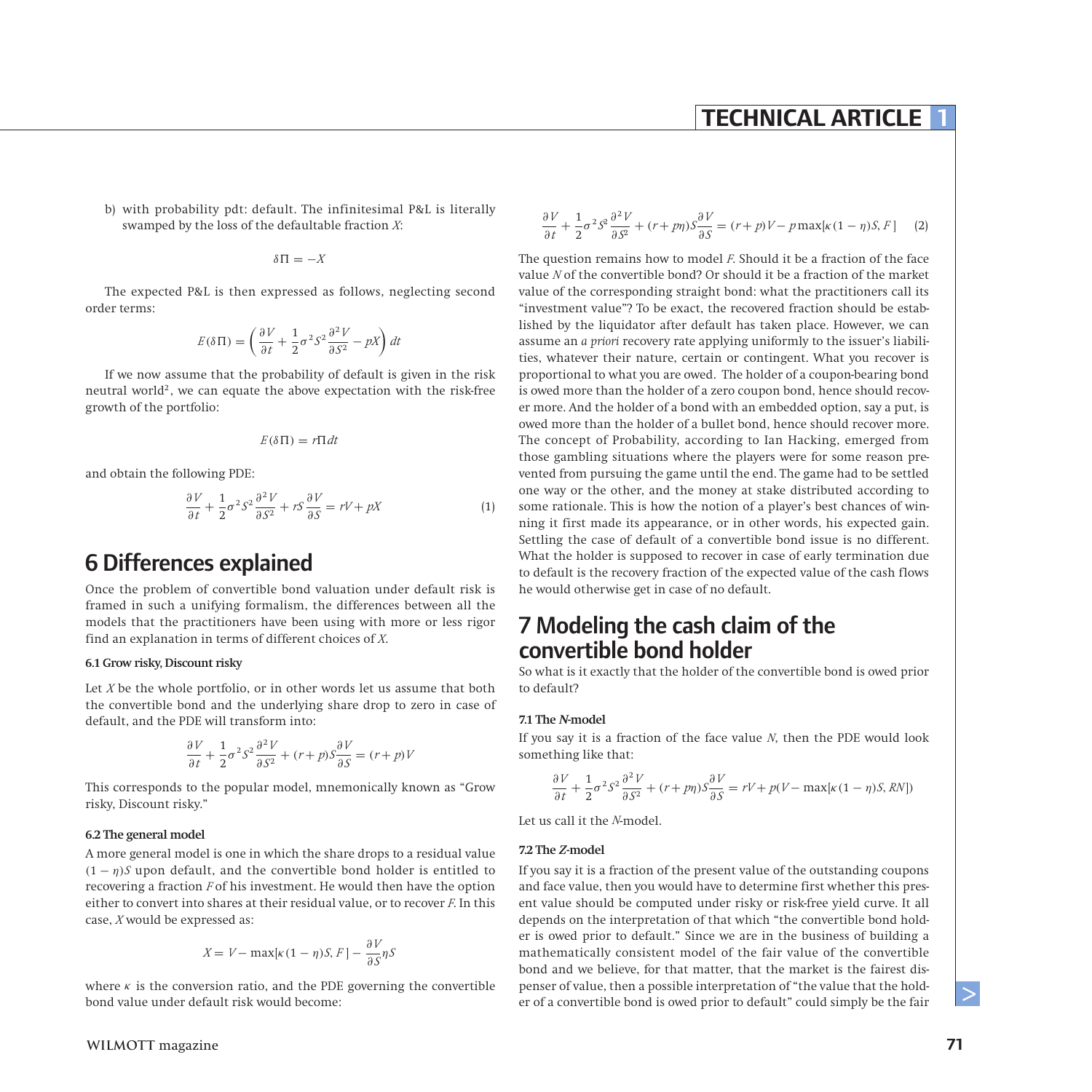value, or market value, of the convertible bond itself! And this market value would already have the default risk factored in it. Therefore a somewhat extreme model would be one where the holder simply recovers a fraction of the convertible bond value prior to default (cf. the paper by A. Takahashi et al. 2001):

$$
\frac{\partial V}{\partial t} + \frac{1}{2}\sigma^2 S^2 \frac{\partial^2 V}{\partial S^2} + (r + p\eta)S \frac{\partial V}{\partial S} = rV + p(V - RV)
$$

The reason why this is not satisfactory is that we had assumed on the other hand that the holder would still have the right to convert into the residual value of the underlying share upon default, so the PDE would really have to look like:

$$
\frac{\partial V}{\partial t} + \frac{1}{2}\sigma^2 S^2 \frac{\partial^2 V}{\partial S^2} + (r + p\eta)S \frac{\partial V}{\partial S} = rV + p(V - \max[\kappa(1 - \eta)S, RV])
$$

The recovery rate of the underlying share  $(1 - \eta)$  and the recovery rate of the convertible bond *<sup>R</sup>* being completely independent, we would then be faced with the possibility that  $\kappa(1 - \eta)S$  may be greater than *RV*, even though  $\kappa S \leq V$  at all times. Nothing would then guarantee that the holder may not optimally elect to convert into the residual value of the share, over and above the fact that the value he is recovering anyhow, the recovery fraction of the *convertible* bond, already incorporates the value of a conversion right! While the recovery procedure is aimed at compensating the convertible bond investor in case of default, we certainly do not suppose that it ends up doubling his conversion rights! Conversely, if *RV* is much greater than  $\kappa(1 - \eta)S$ , say  $R = 1$  and  $\eta = 1$  in an extreme case, it would also seem strange that the holder should recover the full convertible bond value (including the full value of the conversion right) when the share has actually dropped to zero! To sum up, if we are keen on leaving the holder the right to convert right at the time of default, then the only way to avoid this conflict is to assume that the value he is likely to recover, or in other words that which "he was owed prior to default," has been stripped of the conversion rights first.

So it seems we are back to modeling *<sup>F</sup>* as the present value of the underlying straight bond, and the above digression would have only convinced us that the fair value of "what the holder is owed prior to default" should take into account default risk, or in other words, that the present value of the outstanding coupons and face value should be computed under the risky curve. Thus we have:

$$
\frac{\partial V}{\partial t} + \frac{1}{2}\sigma^2 S^2 \frac{\partial^2 V}{\partial S^2} + (r + p\eta)S \frac{\partial V}{\partial S} = rV + p(V - \max[\kappa(1 - \eta)S, RZ])
$$

where *Z*, the present value of the straight bond, solves the same PDE as the convertible bond, only without conversion rights:

$$
\frac{\partial Z}{\partial t} + \frac{1}{2}\sigma^2 S^2 \frac{\partial^2 Z}{\partial S^2} + (r + p\eta)S \frac{\partial Z}{\partial S} = rZ + p(1 - R)Z
$$

If the hazard rate were independent of *S*, the last PDE would integrate to:

$$
Z(t) = \sum_{t_i \ge t}^{T} C_i e^{-\int_t^{t_i} (r + p(1-R)) du}
$$

where  $C_i$  are the outstanding cash-flows. (This is simply a forward calculation under the risky yield curve). Otherwise we would have to solve in parallel two full PDEs, Let us call this model the *Z*-model.

#### **7.3 The P-model**

So far we have considered two interpretations of the notion of recovery. These corresponded to two different interpretations of the notion of default of the convertible bond. In one case, the convertible bond was construed as a debt instrument, binding the issuer to redeem the principal at maturity and to pay interest in the meantime. Default in this case meant that the *structure* of the convertible bond as debt instrument was over, and that the investor had to be reimbursed the amount of money he had initially invested. Recovery would then simply appear as a case of early redemption, caused by default, and it would mean recovering a fraction of the principal right away. In the other case, the convertible bond was construed as a tradable asset whose fair market value represented all the value there is to consider, and default simply meant that this value had dropped to zero. Recovery would then amount to recovering part of the pre-default holdings, or in other words, a certain fixed proportion of this value. So in the one case, default is a failure of a contractual obligation while in the other, it is simply a failure of market value. Recovery is defined accordingly: in one case the holder is owed the principal while in the other he is owed this market value, and the difference between the two interpretations is further reflected in the fact that the recovered value in the first case is purely nominal and independent of market conditions, while in the other, it is itself subject to interest rates and credit spread discounting. The two models further differ in that the *N*-model does not really discriminate between the holder of a zero-coupon bond and the holder of a coupon-bearing bond as far as recovery is concerned, while the *Z*-model does. However, the two models have in common that the holder is offered an amount of cash (*RN* or *RZ*) right after default and right before he exercises his last option to convert, and that that is the end of the story.

Now consider a refinement of the *N*-model where we wish to compensate the holder of a coupon-bearing bond more than the holder of a zero-coupon bond. What should he recover exactly? We cannot just pay back a fraction of the sum of the face value and the outstanding coupons because the coupons were just the reflection of the scheduling of the issuer's debt over *time*. A more appropriate model seems to be one where the holder recovers a fraction of the *present value* of the outstanding straight bond, where this present value is *discounted under the risk-free curve*. In a sense, the occurrence of default eliminates default risk, and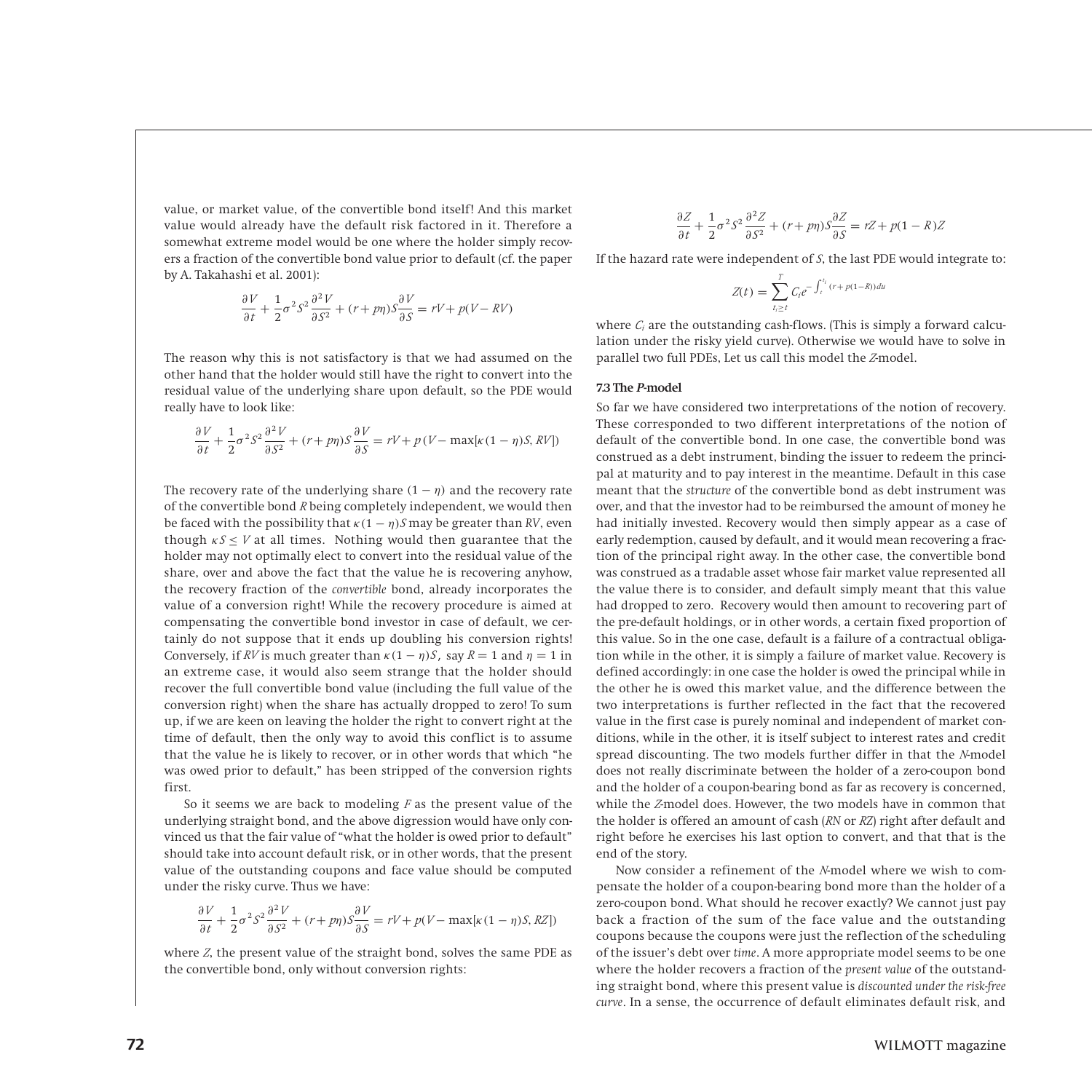we wake up the day after in a default-free world where this present value calculation is the only way to discriminate between the holder of a zero coupon bond, and the holder of a coupon-bearing bond. Hence the following PDE:

$$
\frac{\partial V}{\partial t} + \frac{1}{2}\sigma^2 S^2 \frac{\partial^2 V}{\partial S^2} + (r + p\eta)S \frac{\partial V}{\partial S} = rV + p\left(V - \max[\kappa(1 - \eta)S, RP]\right)
$$

where:

$$
P(t) = \sum_{t_i \geq t}^T C_i e^{-\int_t^{t_i} r(u) du}
$$

Let us call this the *P*-model.

Although it looks as if the *<sup>P</sup>* -model is just intermediate between the *N*model and the *Z*-model (it achieves more than the *N*-model in integrating the coupons but achieves less than the *<sup>Z</sup>* -model in not applying full discounting with the credit spread), in fact it opens a whole a new perspective for it is the first among the models we've considered so far to assume that life continues after default, and to bring the post-default world into the picture. Indeed the discounting of the recovered value under risk-free curve, simple as it may seem, is in fact an instance of a general category of models which we will examine later and which *couple the pre-default world and the post-default world*.

## 8 The optimal model

For now let us just note that a common point between all the previous model models is that none of them involved non-linearity such as alluded to earlier. The situation is somewhat akin to a free-boundary problem. In all the cases above, we imposed on the convertible bond PDE that the recovery fraction be some value computed separately. Be it a fraction of the face value, or of the present value of the outstanding payments, we never let *<sup>F</sup>* be determined freely by the value of the convertible bond itself. As mentioned previously, the holder of a risky bond with an embedded option will want to argue that he was owed more prior to default than just the present value of the fixed income part of the bond. Having agreed to exclude the option to convert from the treatment of recovery, this means that contingent cash-flows such as puts and calls have ideally to be incorporated in the holder's claim to recovery. The problem is that their precise value will depend on whatever optimal exercise policy the holder was supposed to follow prior to default. Just as the free-boundary problem inherent in American option pricing translates into maximizing the value of the American option and the early exercise boundary is itself part of the solution (see Wilmott 1998), we feel that the fraction of the convertible bond with other embedded options that the holder will ideally want to claim for recovery, is the greatest such fraction subject to the constraint that it may be legally argued, once default has taken place, that this fraction was owed to the holder. We are implying, in other words, that our algorithm for computing the recovery fraction *<sup>F</sup>* should really act as a lawyer trying to optimize his client's interests, and that the real lawyers should perhaps equip themselves with our convertible bond pricing model under default risk, once it is completed, in order to best serve their client. And just as the free-boundary problem is essentially non linear, we should expect ours to be non linear.

#### **8.1 Our proposed model: the AFV splitting**

Trying to bring together all the desiderata and the constraints that our "philosophical" analysis of default and recovery seems so far to suggest for the case of the convertible bond, we can summarize them as follows:

- Split the convertible bond value into two components:  $V = B + C$ .
- *<sup>B</sup>* is the value that the holder will argue he was owed anyway prior to default, and consequently will claim he must recover a fraction of according to some universal recovery rate *R*. Hence  $F = RB$ , in our case.
- *<sup>B</sup>* will be worth at least the present value of the underlying straight bond, for the holder will typically argue that he was owed more than this present value in case of an embedded options such as a put.
- *<sup>B</sup>* should not include the option to convert. On the contrary, the option to convert acts "externally" to the process of recovery, for the holder will retain the right to convert at the residual value of the share once default *and* recovery have taken place.
- *<sup>C</sup>* would then have to incorporate this option to convert, and would consequently finish as the holder's last option to convert into the residual value of the share when default takes place.

Given our general PDE for the convertible bond:

$$
\frac{\partial V}{\partial t} + \frac{1}{2}\sigma^2 S^2 \frac{\partial^2 V}{\partial S^2} + (r + p\eta)S \frac{\partial V}{\partial S} = (r + p)V - p \max[\kappa (1 - \eta)S, RB]
$$

subject to the constraints of early call and early put:

$$
V \ge \max(B_p, \kappa S)
$$

$$
V \le \max(B_c, \kappa S)
$$

(where  $B<sub>p</sub>$  is the holder's put strike price, and  $B<sub>c</sub>$  the issuer's call price,  $B_c > B_p$ , the following coupled PDEs should in effect be solved in order to value the convertible bond under default risk:

$$
\frac{\partial B}{\partial t} + \frac{1}{2}\sigma^2 S^2 \frac{\partial^2 B}{\partial S^2} + (r + p\eta)S \frac{\partial B}{\partial S} = (r + p)B - pRB
$$

$$
\frac{\partial C}{\partial t} + \frac{1}{2}\sigma^2 S^2 \frac{\partial^2 C}{\partial S^2} + (r + p\eta)S \frac{\partial C}{\partial S} = (r + p)C - p \max[\kappa(1 - \eta)S - RB, 0]
$$

with initial conditions:

$$
B(S, T) = N
$$
  
C(S, T) = max( $\kappa S - N$ , 0)

and subject to the following algorithm (which is the cause of non-linearity):

 $\geq$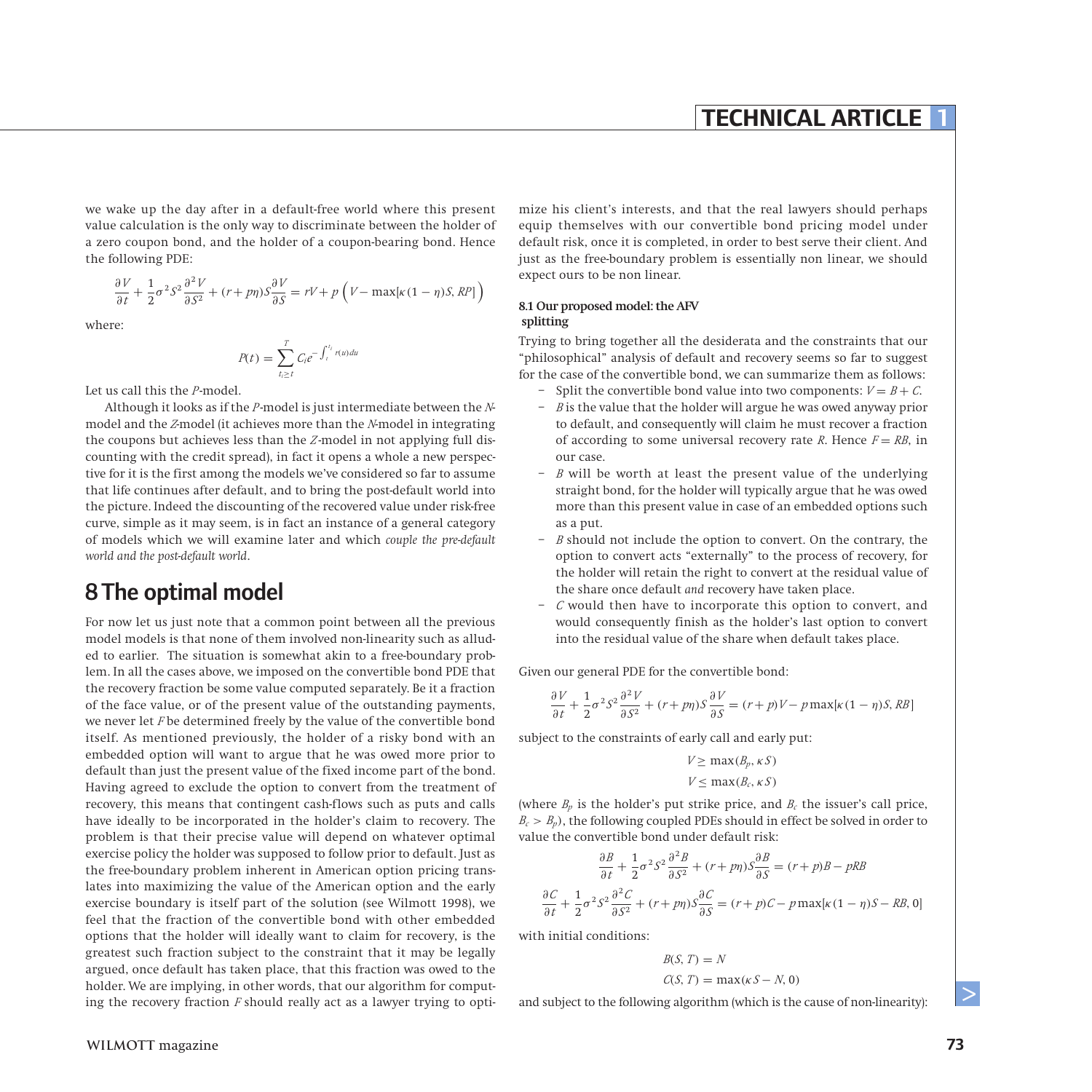- If  $B_p > \kappa S$  and the continuation value of  $B + C$  is less than  $B_p$  then  $B := B_n - C$
- Else if *<sup>B</sup><sup>p</sup>* ≤ *κ<sup>S</sup>* and the continuation value of *<sup>B</sup>* + *<sup>C</sup>* is less than *κ<sup>S</sup>* then  $C := \kappa S - B$
- If  $B_c < \kappa S$  then  $C := \kappa S B$
- Else if  $B_c \ge \kappa S$  and  $B + C$  is greater than  $B_c$  then  $C := B_c B$
- $B := B +$  Coupon, on coupon dates

Notice that the term that multiplies the hazard rate in the right hand side of each PDE expresses the recovery value of each one of the two components after default. For the bond component *B*, this is the usual term, whereas for the option to convert, or equity component *C*, this is the intrinsinc value of the holder's last option to convert into the residual value of the share.

## 9 Interpretation of the T&F model in our framework

We argued earlier that T&F do not provide a justification of their mathematical model in terms of what happens *in effect* to the convertible bond and to its components in case of default. Their splitting is just a heuristic splitting which tries to fulfill at best the desiderata that we have listed above, to the effect that the bond component should capture the cashflows, fixed and contingent, that the holder is owed, and the equity component should capture his right to convert, etc., only it stops short of telling *the whole, consistent story of default*. What we call "telling the whole, consistent story of default" is that we be able to write PDEs for *<sup>B</sup>* and *<sup>C</sup>* that govern their respective values prior to default *by way of explicitly stating the outcome of default for these values*. So it certainly would be interesting to try to test T&F's model against our criterion.

The general PDE that the convertible bond value solves in the T&F model is the following:

$$
\frac{\partial V}{\partial t} + \frac{1}{2}\sigma^2 S^2 \frac{\partial^2 V}{\partial S^2} + rS \frac{\partial V}{\partial S} = rV + pB
$$

It falls in our general schema (1) with  $X = B$ , and it splits into:

$$
\frac{\partial B}{\partial t} + \frac{1}{2}\sigma^2 S^2 \frac{\partial^2 B}{\partial S^2} + rS \frac{\partial B}{\partial S} = (r+p)B
$$
  

$$
\frac{\partial C}{\partial t} + \frac{1}{2}\sigma^2 S^2 \frac{\partial^2 C}{\partial S^2} + rS \frac{\partial C}{\partial S} = rC
$$

with initial conditions:

$$
B(S, T) = \begin{vmatrix} N & if \kappa S \le N \\ 0 & otherwise \end{vmatrix}
$$
  

$$
C(S, T) = \begin{vmatrix} 0 & if \kappa S \le N \\ \kappa S & otherwise \end{vmatrix}
$$

and subject to the following algorithm:

- If  $B_p > \kappa S$  and the continuation value of  $B + C$  is less than  $B_p$  then  $B := B_n$  and  $C := 0$
- Else if  $B_p \le \kappa S$  and the continuation value of  $B + C$  is less than then *B* := 0 and  $C$  :=  $\kappa S$
- $-I$  If  $B_c < \kappa S$  then  $B := 0$  and  $C := \kappa S$
- Else if *<sup>B</sup><sup>c</sup>* ≥ *κ<sup>S</sup>* and *<sup>B</sup>* + *<sup>C</sup>* is greater than *<sup>B</sup><sup>c</sup>* then *<sup>B</sup>* := 0 and *<sup>C</sup>* := *<sup>B</sup><sup>c</sup>*
- $B := B + \text{Coupon, on coupon dates}$

Notice that T&F do not assume that the underlying share drops in the event of default, and that they assume zero recovery.

If we were to recount the consequences of a default event on a convertible bond holder, as this transpires through the T&F model, we would have to admit that he first loses *B*, *and second*, that he carries on holding the Black-Scholes asset *<sup>C</sup>* which is unaffected by default. In other words, life continues after default in the T&F model through the subsequent trading and hedging of the equity component *C*. See in comparison how life stops in the AFV model in case of default: the holder has to make a last optimal decision, either to exercise the right to convert at residual value or to recover a cash amount. *And notice that both the bond and equity component are subject to default risk in the AFV model:* they both undergo a jump, the bond component to its recovery value, and the equity component to its intrinsic value.

## 10 The coupling of pre-default and post-default worlds

Now it would certainly make sense to imagine a continuation of life after default. A softer appellation of the state of default would be "distress regime," and a more general model would be one where the holder may have to reserve until later his decision to convert at the post-default value of the share. Indeed it may not be optimal to exercise the option either to recover the cash value or to convert at residual value of the share, right after default. Cases were witnessed where the conversion ratio was revised after default. Not to mention that the volatility of the underlying share is most likely to have dramatically changed too. Therefore, a more accurate description would be one where the holder ends up holding an "ersatz-convertible bond" in case of default, with bond floor equal to *RB*, underlying share spot level equal to residual value, possibly a different conversion ratio (provided the issuer agrees to postpone the reimbursement of the recovered value), all of which would have to be priced in a new world (i.e. a new PDE), where volatility may be different, and, last but not least, where credit risk is different. Indeed an open question is whether the post-default world is not default-free. Could a company that has already defaulted default once again on the recovery value of its previous debt? And if it does, wouldn't that mean that the post-default world itself has to be further coupled with a post-default-post-default world?

Assuming for simplicity that default happens only once, or in other words that the distress regime is default-free, the general convertible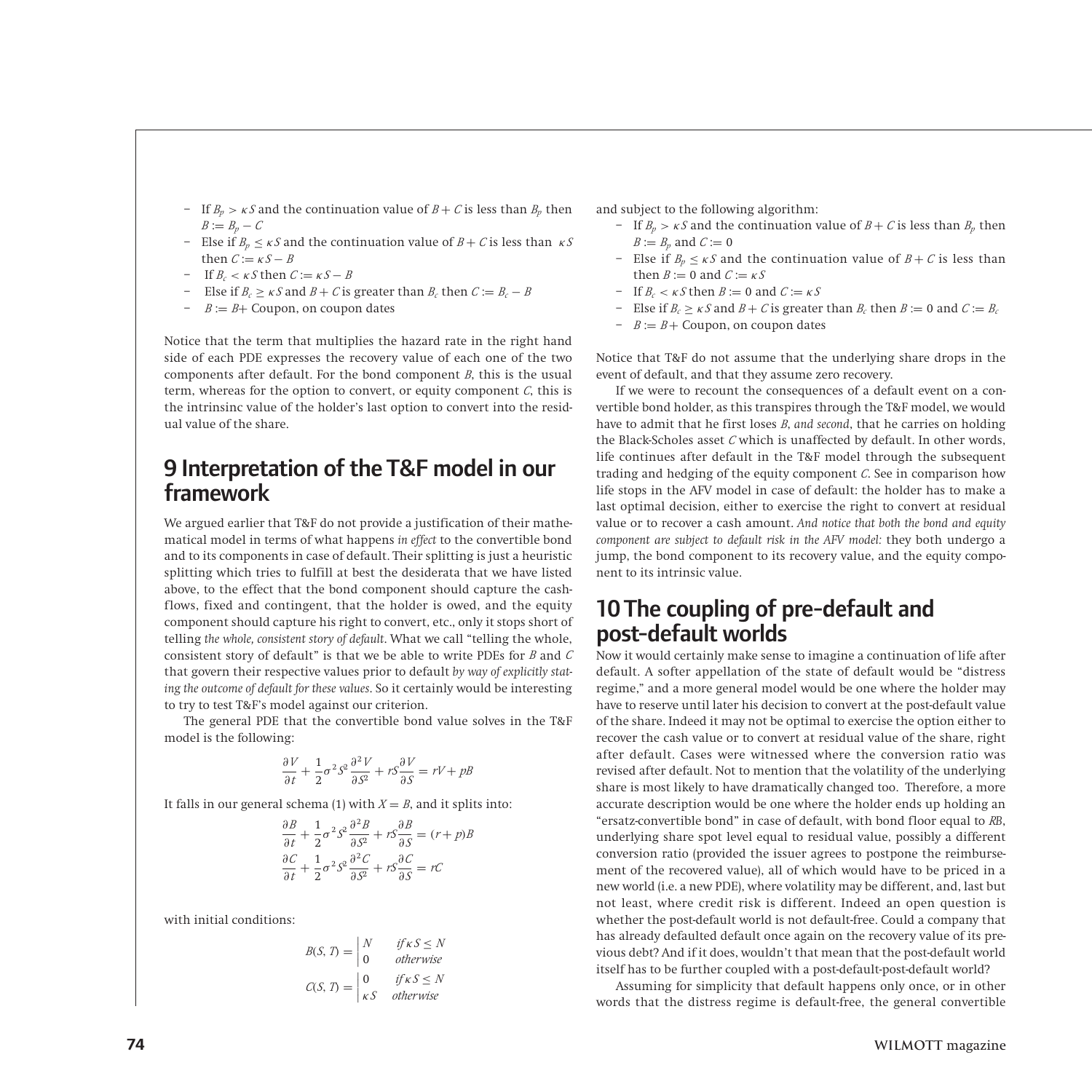bond pricing model we are contemplating may now be expressed in the following terms:

$$
\frac{\partial V}{\partial t} + \frac{1}{2}\sigma^2 S^2 \frac{\partial^2 V}{\partial S^2} + (r + p\eta)S \frac{\partial V}{\partial S} = rV + p[V - V'(S(1 - \eta), t)]
$$

with the usual convertibility, puttability, and callability constraints:

$$
V \ge \max(B_p, \kappa S)
$$
  

$$
V \le \max(B_c, \kappa S)
$$

and initial condition:

$$
V(S, T) = \max(\kappa S, N)
$$

*(<sup>V</sup>* − *<sup>V</sup> )* is the jump that the convertible bond value undergoes in the event of default, and the jump into default is now generally seen as a case of switching to the distress regime.

#### **10.1 Case of no life after default**

If life ends with the default event, then *V(S, <sup>t</sup>)* has to assume one of the following "stopped" solutions:

– *<sup>V</sup> (<sup>S</sup><sup>τ</sup> ,τ)* = max*(κ<sup>S</sup><sup>τ</sup> , RN)*: *N*-model

– *<sup>V</sup> (<sup>S</sup><sup>τ</sup> ,τ)* = max *κ<sup>S</sup><sup>τ</sup> , RZ(<sup>S</sup><sup>τ</sup>* <sup>−</sup> *)* : *Z*-model

 $-V'(S_{τ}, τ) = max[κ S_{τ}, RB(S_{τ}-)]$ : AFV model

where  $\tau$  is the time of default and  $S_{\tau} = S_{\tau} - (1 - \eta)$ .

#### **10.2 Case of life after default**

Otherwise, if *V* is allowed to have a life after default, we may write for it the following, default-free, PDE:

$$
\frac{\partial V'}{\partial t} + \frac{1}{2}\sigma^{\prime 2}S^2 \frac{\partial^2 V'}{\partial S^2}
$$

Note that the volatility of the share in the distress regime has possibly new value *σ* .

Imposing the right constraints and the right initial and boundary conditions on this PDE, will depend on the policy that the issuer wishes to pursue after default.

**10.2.1 Suppose he agrees** to pay the remaining fraction of coupons and face value at their pre-default payment dates, but grants a conversion option just at the moment of default and not after, then the ersatzconvertible bond *V* will solve PDE (3) with

– the following initial condition:

 $V'(S, T) = RN$ 

– the following jump-conditions on coupon dates:

 $V(S, t^-) = V(S, t^+) + R$  *Coupon* 

– and the following "time of default" constraint:

 $V(S, \tau) \geq \kappa S_{\tau}$ 

where  $\tau$  is the time of default. In other words, we would just have the *<sup>P</sup>* -model.

**10.2.2 Suppose the issuer extends** the conversion option and that he maintains the original scheduling of the interest payments (to be applied now to the recovered fraction). The ersatz-convertible bond *V* will solve PDE (3) with, in this case,

– the following initial condition:

 $V(S, T) = \max(kS, RN)$ 

– the following jump-conditions on coupon dates:

$$
V'(S, t^-) = V'(S, t^+) + R \text{Coupon}
$$

– and the following continuous constraint:

 $V(S, t) \geq \kappa S$ 

So really the ersatz-convertible bond will behave like a mini-convertible bond in this case, with a new bond floor and initial underlying value equal to the recovery value of the share  $S(1 - \eta)$ . (We are of course ignoring how the embedded put or call options would fare under the new distress regime). This model really looks like the *P*-model, only the option either to convert into the recovery value of the share or to recover a fraction of the outstanding straight bond has been given time value.

**10.2.3 Suppose the issuer extends** the conversion option but doesn't want to postpone the payment of the cash recovery fraction *B*. *V* will now solve PDE (3) with

– the following initial condition:

 $V'(S, T) = \kappa S$ 

– the following continuous constraint:

 $V'(S, t) \geq \kappa S$ 

– and the following "time of default" constraint:

$$
V'(S,\tau)\geq \text{RB}(S_{\tau^-},\tau^-)
$$

where  $\tau$  is the time of default, and  $B$  the risky component. This constraint expresses the fact that the holder has to make the optimal decision, at

 $\geq$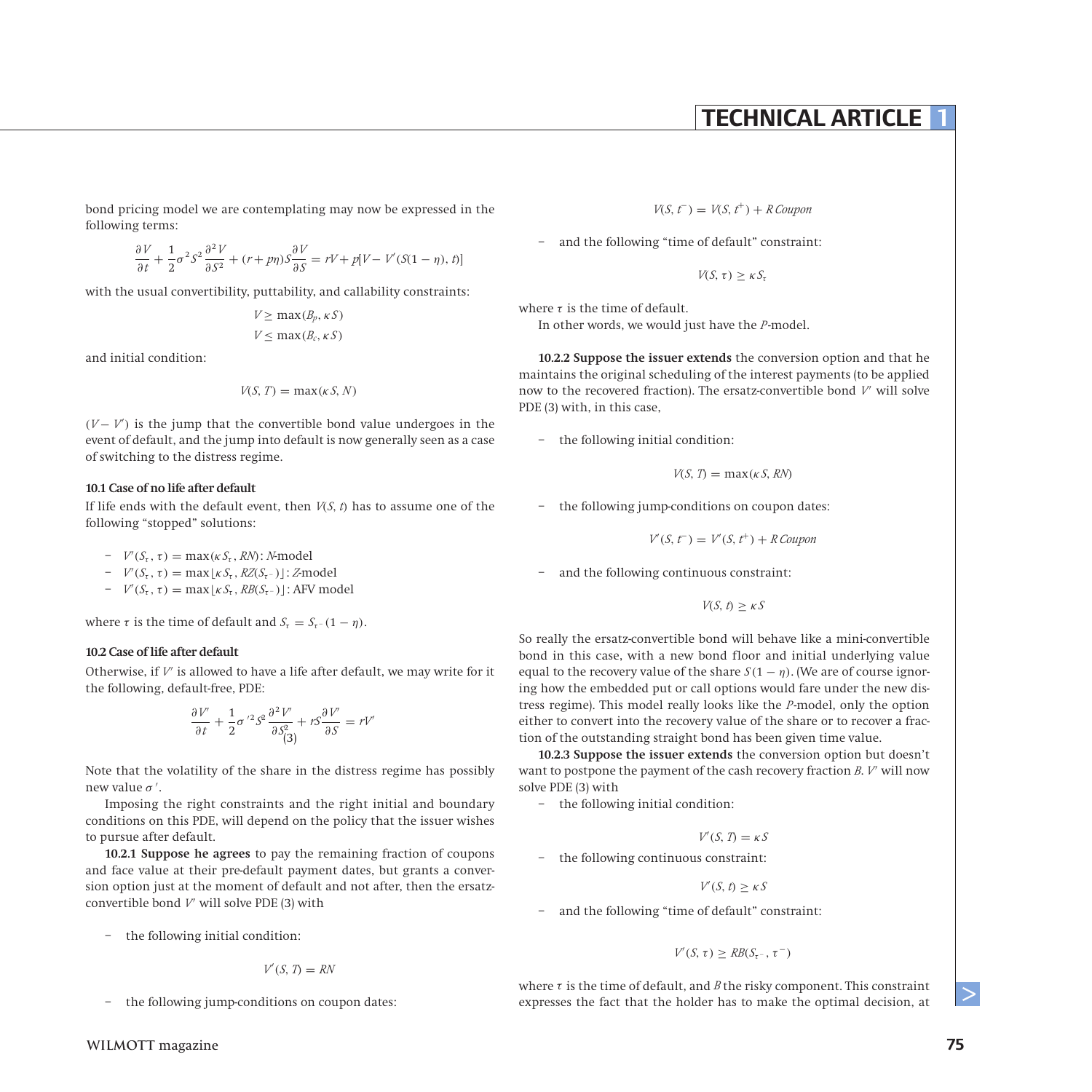the time of default, whether to accept the recovery cash value *RB* and end the game, or to go on holding his option to convert in the life after default. However, due to the martingale property of the underlying asset, the solution of PDE (3) with boundary conditions such as described, collapses to:

$$
V'(S(1-\eta), \tau) = \max[RB(S, \tau^-), \kappa S(1-\eta)]
$$

So really this case would be equivalent to the AFV model.

**10.2.4 Finally, suppose that the issuer extends** the conversion option after default, only it is an option with a very strange terminal payoff and knock-out barrier.

*<sup>V</sup>* solves PDE (3)

– with initial condition

$$
V'(S, T) = \begin{vmatrix} 0 & if \kappa S \le N \\ \kappa S & otherwise \end{vmatrix}
$$

- and boundary condition:
- $V'(S, t) = 0$  for all *S* and *t* such that it is optimal for the CB holder to exercise the put
- $V'(S, t) = \kappa S$  for all *S* and *t* such that it is optimal for the CB holder to convert the bond

As for the fraction *<sup>B</sup>* that is lost on default and likely to be partially recovered, it solves the following risky PDE

$$
\frac{\partial B}{\partial t} + \frac{1}{2}\sigma^2 S^2 \frac{\partial^2 B}{\partial S^2} + (r + p\eta)S \frac{\partial B}{\partial S} = (r + p)B
$$

Only suppose that it is subject to the following, no less puzzling, initial and boundary conditions:

$$
B(S, T) = \begin{vmatrix} N & \text{if } \kappa S \le N \\ 0 & \text{otherwise} \end{vmatrix}
$$

and  $B(S, t) = 0$  for all *S* and *t* such that it is optimal either for the issuer to call the bond, or for the holder to convert it.

Bringing the pieces together, the convertible bond value would be governed by the following PDE

$$
\frac{\partial V}{\partial t} + \frac{1}{2}\sigma^2 S^2 \frac{\partial^2 V}{\partial S^2} + (r + p\eta)S \frac{\partial V}{\partial S} = rV + p[V - \max(RB, V'(S(1 - \eta), t))]
$$

and it would switch to the following PDE in case of default and in case  $V'(S(1 - \eta), \tau) > RB(S, \tau)$  at the time of default:

$$
\frac{\partial V'}{\partial t} + \frac{1}{2}\sigma'^2 S^2 \frac{\partial^2 V'}{\partial S^2} + rS \frac{\partial V'}{\partial S} = rV'
$$

where *V*' is this strange knock-out equity option.

## 11 Conclusion: A philosophical refutation of T&F?

When  $R = 0$  and  $\eta = 0$  the mathematics of the last model (10.2.4) becomes identical to T&F. They both give the same value for the convertible bond and its components. All we have done really is interpret the formalism of T&F in our general philosophy where the actual consequences of default are spelled out exactly. An interpretation cannot prove a theory right or wrong. It only gives us arguments to accept it, or to prefer another theory to it. The T&F model is mathematically consistent. It produces the kind of behavior the trader expects from the convertible bond at the extremities of the stock price range. However our general presentation of the various recovery models has convinced us by now that there is much leeway in the choice of model for *B*, the cash claim of the holder in the event of default.

Much as it seemed legitimate that the cash claim, or the value recovered, in the AFV model should depend on the optimal behavior of the holder in case of no default (remember the case for the cash settlement of interrupted gambling games), we see no reason why it should so dramatically depend on such a hypothetical behavior in the T&F case, as to deny him *any* cash recovery claim in those regions where he would have optimally converted. Even less so do we see the reason why the contingent claim that the holder ends up holding in the life after default should be knocked out in those regions where he would have optimally exercised the put.

T&F would of course object that we are over-interpreting their model. It is only when viewed in the perspective of the post-default world, that the Black-Scholes component *<sup>C</sup>* and the cash claim *<sup>B</sup>* look so strange! For if one were to stop at the surface, and envision the split into *<sup>B</sup>* and *<sup>C</sup>* as just a rule for varying the weight of the credit spread in the overall discounting procedure of the convertible bond value, then all that would matter is that the credit spread be applied in the "right places", and this is certainly what T&F achieves! The reason why we feel uncomfortable with this minimalist demand, however, is that we do not think we can possibly shy away from the consequences of the default event. *<sup>B</sup>* is the risky component in the T&F model; hence *<sup>B</sup>* is the fraction that I expect to lose in case of default. And if I don't lose everything then I keep something of some value, and then I have to explain why this something has this value. The only explanation is that I can cash in immediately this something through some action (either actual cash, or conversion on the spot), or that this something is just the present value of something that lives through future actions and decisions*...*